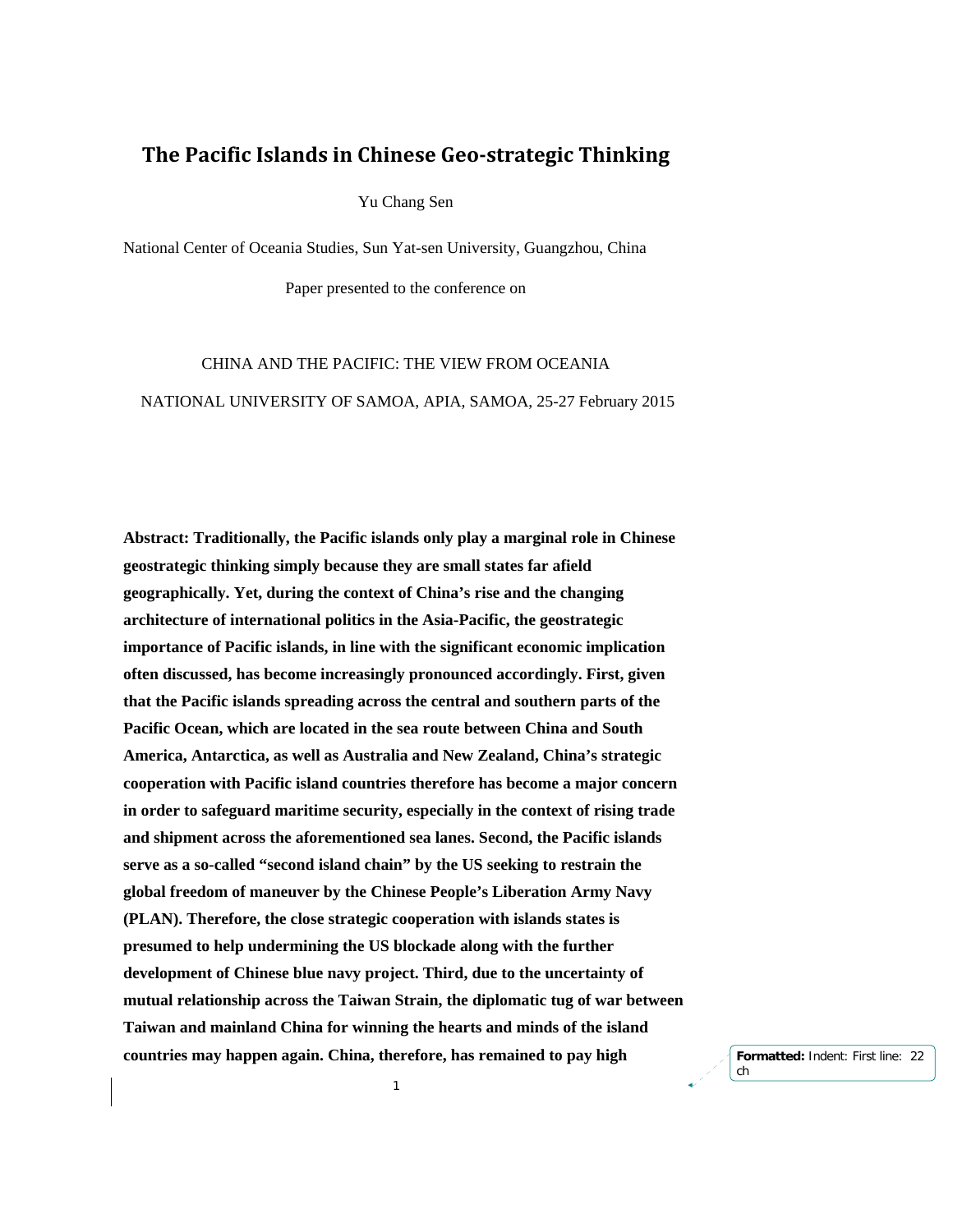**attention to the Pacific island countries. Last, the power competition between China and US in the Pacific islands under the backdrop of China's rise and America's "pivot to Asia" is unavoidable. However, it is not so much a hard as a soft balancing in the South Pacific. Above all, from the perspective of China, in addition to the economic importance, the geostrategic significance of the Pacific islands has loomed large, and it has been suggested that a long-term strategy in this regard should be taken into serious consideration.** 

**Key Words: Pacific islands; Geo-strategy; China's rise, Sino-US competition** 

Chinese people's knowledge about Oceania pales in comparison with its counterparts living in the surrounding areas and even the European. Since the end of the 1970s, China began to implement the open and reform policy, scholars in university as a result started to provide the course on the Oceania studies and several textbooks were published subsequently. However, Chinese scholars' understandings of Pacific islands are very basic. For example, in a textbook extensively used in the university, the Oceania territory was described as "scattered in the vast expanse of the South Pacific waters, constitute the island world".<sup>1</sup> Many people in China prefer to believe that the Oceania countries located in "the edge of the world".<sup>2</sup>

Geographically speaking, China is indeed very far away from Oceanian countries, as the straight-line distance is ranging from 4000 to 10000 kilometers. Further, the South Pacific region is beyond the traditional Chinese marine "silk road" historically.

<sup>1</sup> Wang Jian Tang, T*he Contemporary Oceania* (Dang dai da yang zhou), Guangdong Education Press, Guangzhou,1991,P.138.

<sup>2</sup> Yi Wen and Yang Zi edited, *The Oceania Countries-- the Edge of the World*( Da Yang Zhou Zhu Guo—Shi Jie Bian Yuan Zhi Guo, Military Literature Press, Beijing, 1995.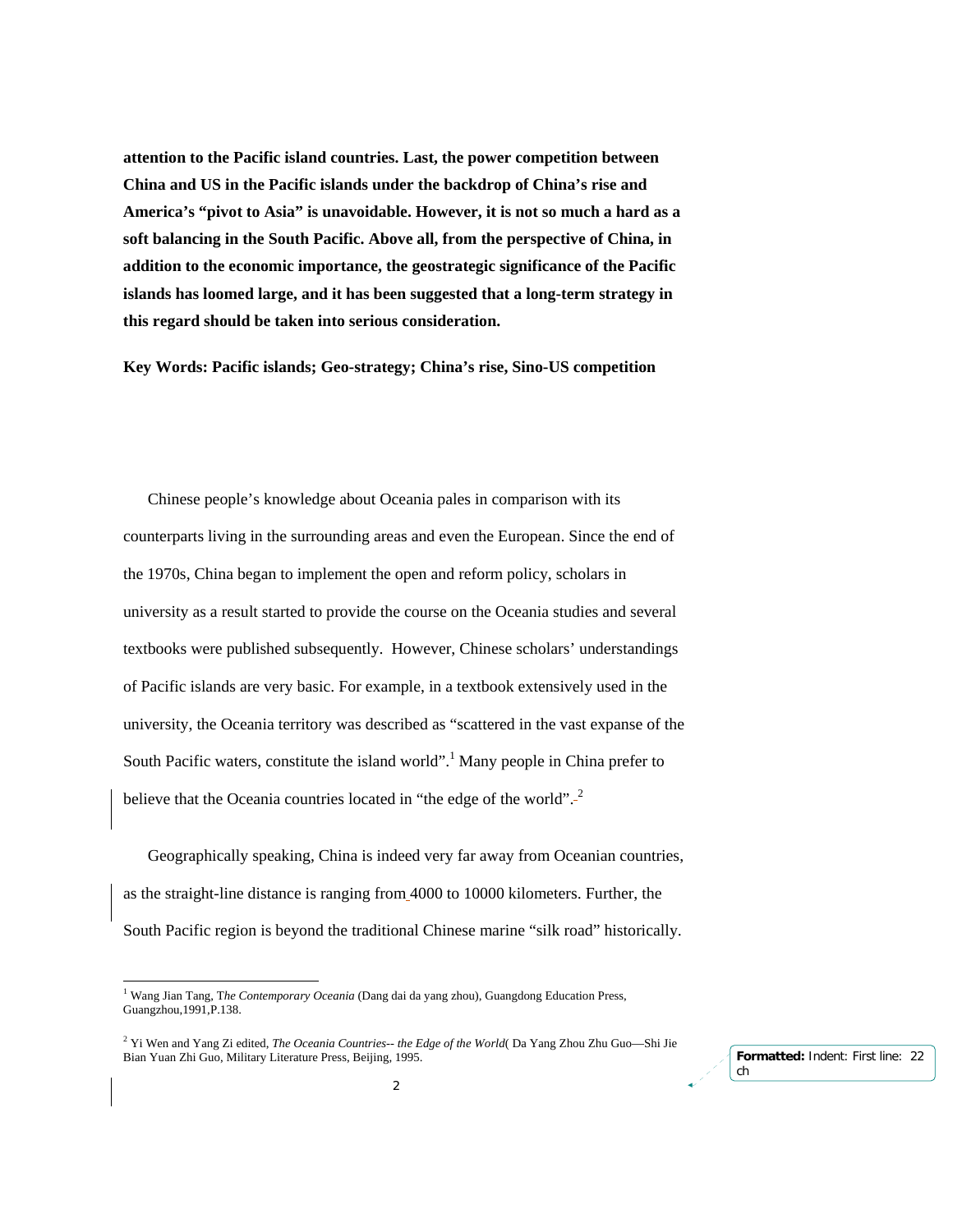The traffic contacts are highly inconvenient for a long term. Even nowadays, there is still no any direct flight line between mainland China and those of Pacific Islands. Most of the Chinese scholars who are interested in the Asia-Pacific issues only paid attention to the US alliance system, of which the key part is Australia considered as an "south anchor" in the US Asia-Pacific strategic scheme during the Cold War. There are few Chinese scholars devoted to the studies of international relations in the Oceania as the top priority of their researches. Moreover, from the political and diplomatic perspective, the Pacific island countries are indeed small and micro states gaining independence not long ago, therefore, it seems that they only play a marginal role in China's strategic thinking and foreign policies.

Of course, it does not mean that the Pacific islands are not important in China's foreign policies. In fact, since the establishment of People's Republic of China (PRC) in1949, Beijing indeed paid some attentions to the Pacific islands according to its proindependence and anti-hegemonic principle. As one scholar put it in this way, Chinese government,

*"according to its consistent policy, has gave fervent sympathy and active support to the national liberation and independence movement in the South Pacific region, and appropriate conducted exchanges with them."1* 

Chinese government's good will towards the Pacific island countries finally greeted with their formal diplomatic recognition of PRC from the middle of 1970s. However, it should be noted that the major concern of Chinese government towards its Pacific islands counterparts comes down to the political and diplomatic struggle with the

<sup>1</sup> Wang Tai Ping edited, *Fifty Years of PRC Diplomacy (Xin Zhong Guo Wai Jiao Wu Shi Nian)*, Beijing Press, Beijing 1999,P.1532.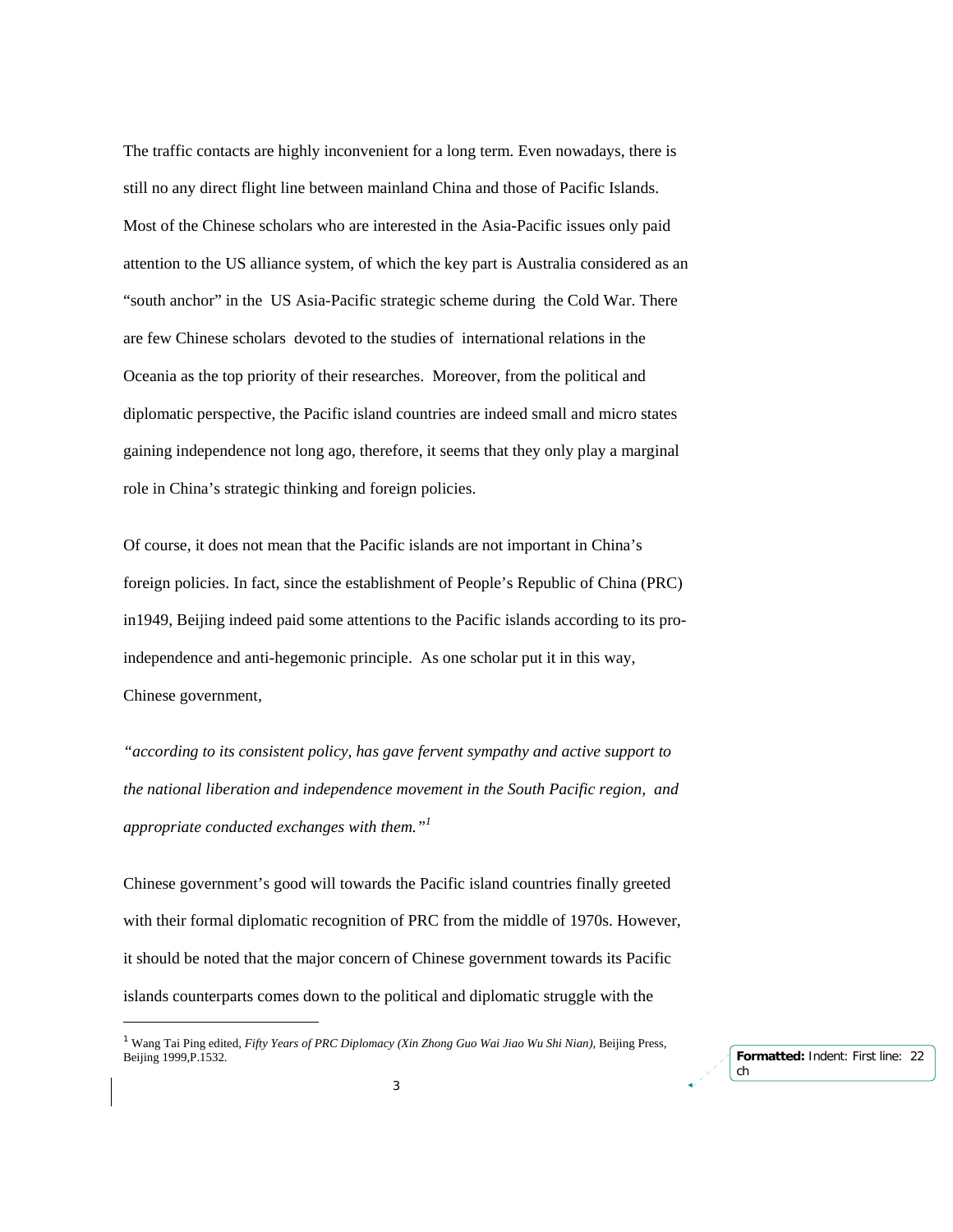Taiwanese authority for the official diplomatic recognition until the end of cold war and the early  $21<sup>st</sup>$  century. Its strategic importance for China' s political and national security is limited given that peripheral countries and great powers (US and Soviet Unions in particular) merits much more attentions from the Chinese government. That said, this trend has been witnessed a substantial changes since the second decade of 21<sup>st</sup> century. The rapid increase in terms of economic exchanges and trade between China and the South Pacific countries, has facilitated Chinese leadership's rethinking of the South Pacific islands in a strategic way. And this trend will come into prominence if China's rise continues. It is thus arguably reasonable to presume that China may take the Pacific island countries into further serious consideration not only in the economic terms, but also its geostrategic significance. One of the sound evidences is that China and the Pacific islands countries has recently agreed to build a *strategic* relationship.<sup>1</sup>

In this context, this paper will explore the role of Pacific island countries played in China's geo-geographic thinking now and the future. Four important roles are in order: first, the important location of various island countries can serve China's safe ship transport through the South Pacific sea lanes; second, the island countries play a significant role in China's offshore defense strategy in the Pacific along with the further development of blue water navy; third, Pacific island countries remain a major concern of Chinese leadership for the struggle with Taiwanese authority for the diplomatic recognition, which is closely linked to China's peaceful unification strategy; and last, Pacific islands can serve as a litmus test for China's strong promise

-

<sup>&</sup>lt;sup>1</sup> Xinhua News Agency, "China, Pacific Island Countries Announce Strategic Relationship," http://news.xinhuanet.com/english/china/2014-11/22/c\_133807415.htm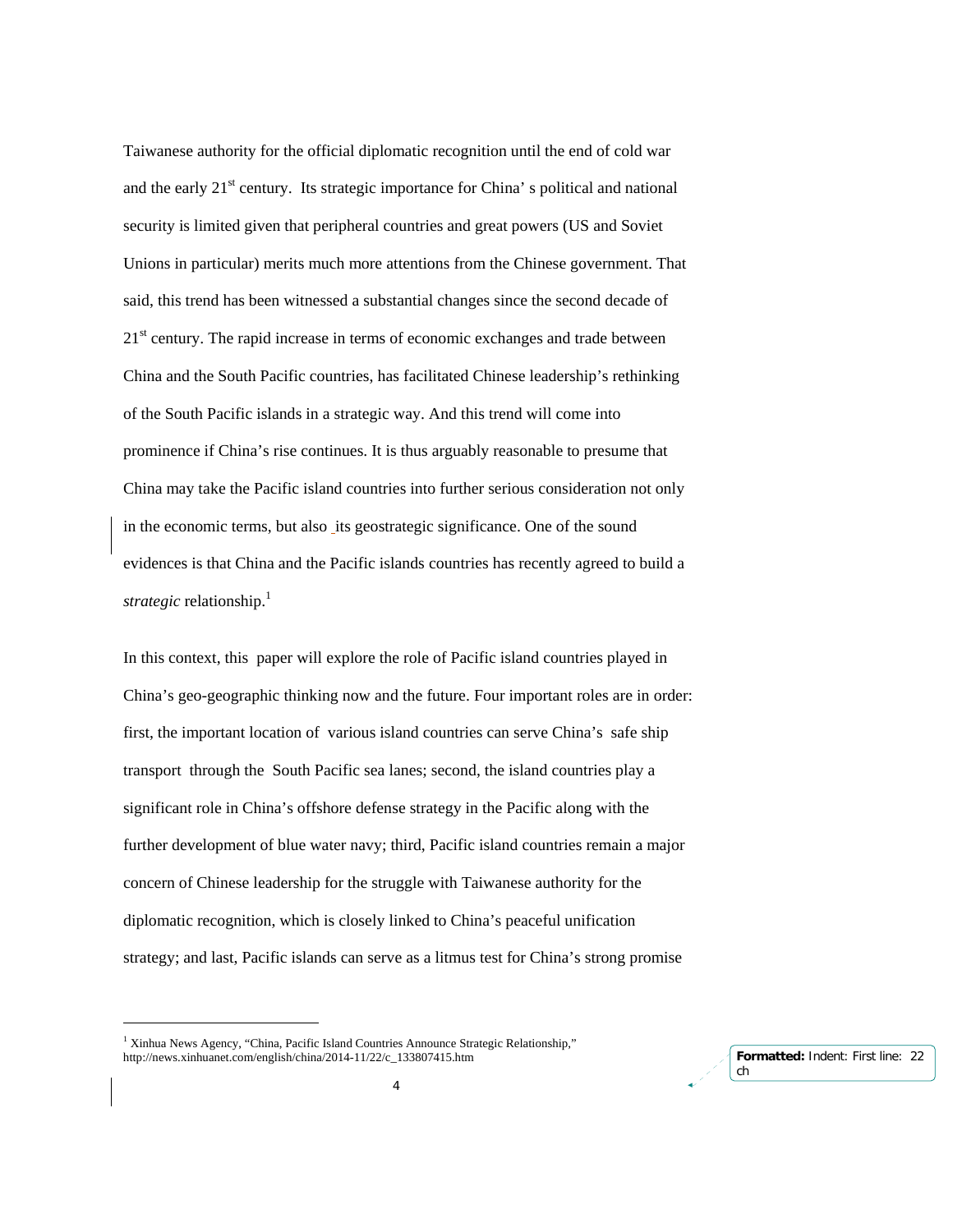as responsible great power in commensurate with its rising strength within the international community.

#### **Pacific islands and China's maritime navigation security**

There are more than 20, 000 islands in the Pacific Ocean, most of them are located near the equator or south of the equator. Apart from Australia and New Zealand, those islands can be divided into three archipelagoes — Melanesian, Micronesia, and Polynesian. For Chinese navigation activities in the south Pacific, those islands have become an indispensable relay and a resupply station for the only one sea lane across this region. Its economic and strategic importance hence deserves further attention. As one commentator concluded as follows:

 "*Those Oceania developing countries are located in-between the Asia, Australia, North and South America, and linked with the Pacific Ocean and India Ocean. Many international submarine cables are going through that region, both maritime and air transportation lines are also met there."<sup>1</sup>*

As China's domestic economic and external trade grows continuously, its further reliance on the global public goods in terms of maritime security and navigation freedom becomes a major concern without doubts. Statistics show that about 90% of China's total import and export of goods and 40% of petrol oil depend on the marine transportation. By 2020, China's annual maritime trade will reach one trillion US dollar, and those products will mainly transported by the Chinese commercial



<sup>1</sup> Wang Jian Tang, T*he Contemporary Oceania* (Dang dai da yang zhou), Guangdong Education Press, Guangzhou,1991,P.182.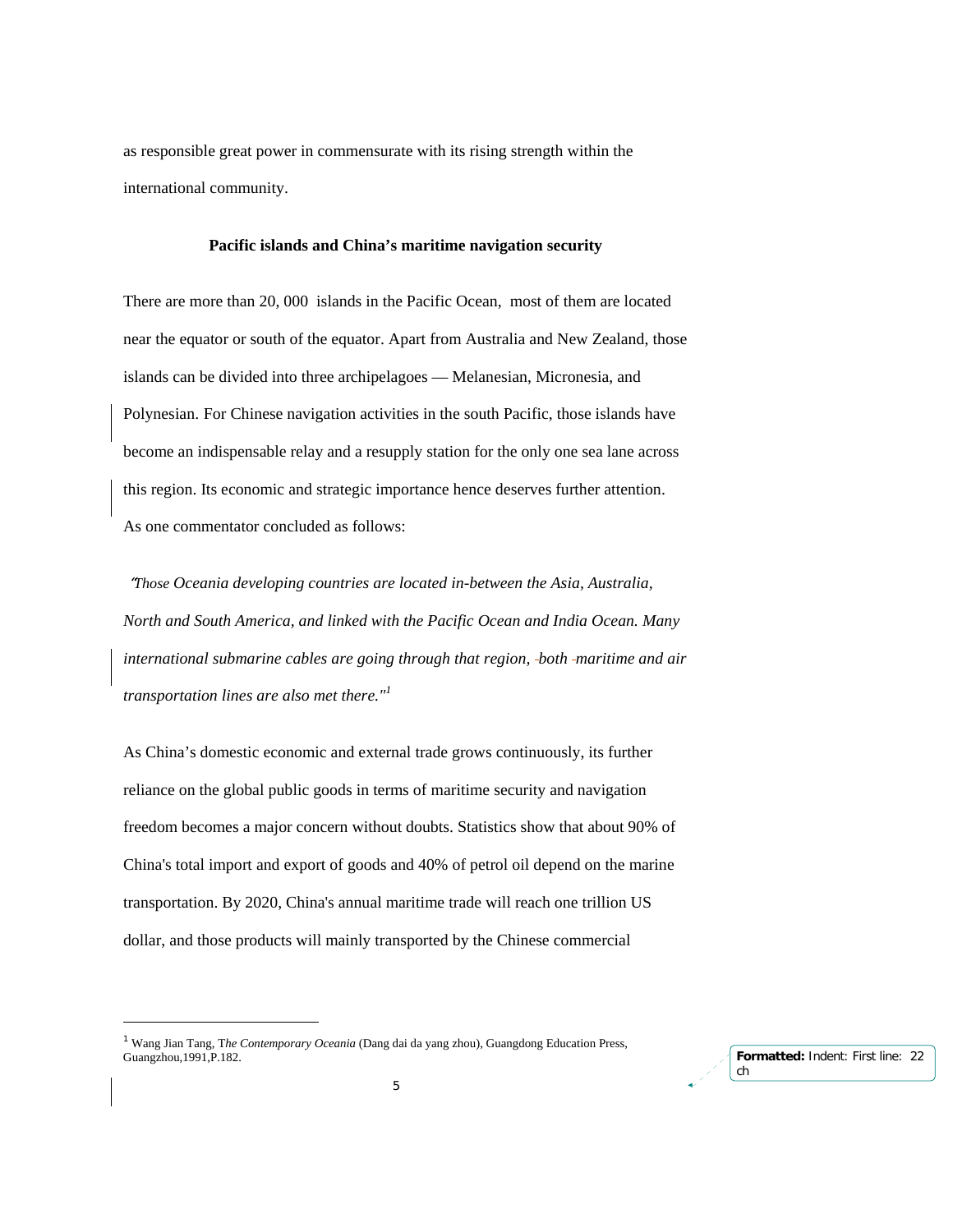shipping.<sup>1</sup> In this sense, it is not surprised to observe that Chinese government has started to attach a great importance to the maritime security and stability of the Pacific sea lines of communication and its surrounding area. As one analyst stated it bluntly:

*" China's petrol oil and other important raw materials are supplied mainly by the maritime transportation, and the delivery of its huge finished products to overseas market also chiefly depends on shipping. So the maintenance of security of the sea line of communication is critical to Chinese maritime security, even more broadly to its national security."2*

Simply put, there are three major sea lanes in the Pacific Ocean: north line, middle line and the south line. Among them, the South Pacific line stretches from East Asia to South America, Australian and New Zealand, and the total length of the lines is about 10000 nautical miles. The Pacific islands located in the intersection area, and there are many natural harbors in those countries.

Since infrastructures are the bottleneck problem in these countries for a long time, China can help them to develop modern shipping industry through the port construction and upgrade, and provides them with resources and technologic assistance if necessary. At present, China is vigorously promoting the strategy of the 21st Century Maritime Silk Road, and taking **"**connectivity" as the breakthrough point.

<sup>1</sup> Xi Qi, The Development of Chinese maritime geo-strategy and China Navy in the early twenty-first Century( Er Shi Yi Shi Ji Chu Zhong Guo Hai Shang Di Yuan Zhan Lue Yu Zhong Guo Hai Jun De Fa Zhan), in *Chinese Military Science(Zhong Guo Jun Shi Ke Xue )*No.4,2004,P.80.

<sup>&</sup>lt;sup>2</sup> Gabriel Collins, China's Dependent on Global Sea Public Goods, in Erickson, A.S., Goldstein, L. J. and Li, Ni edited, *China the United States, and 21st Century Sea Power: Defining a Maritime Security Partnership* Translated by Xu Sheng and etc. Ocean Press, Beijing 2014,P.26.,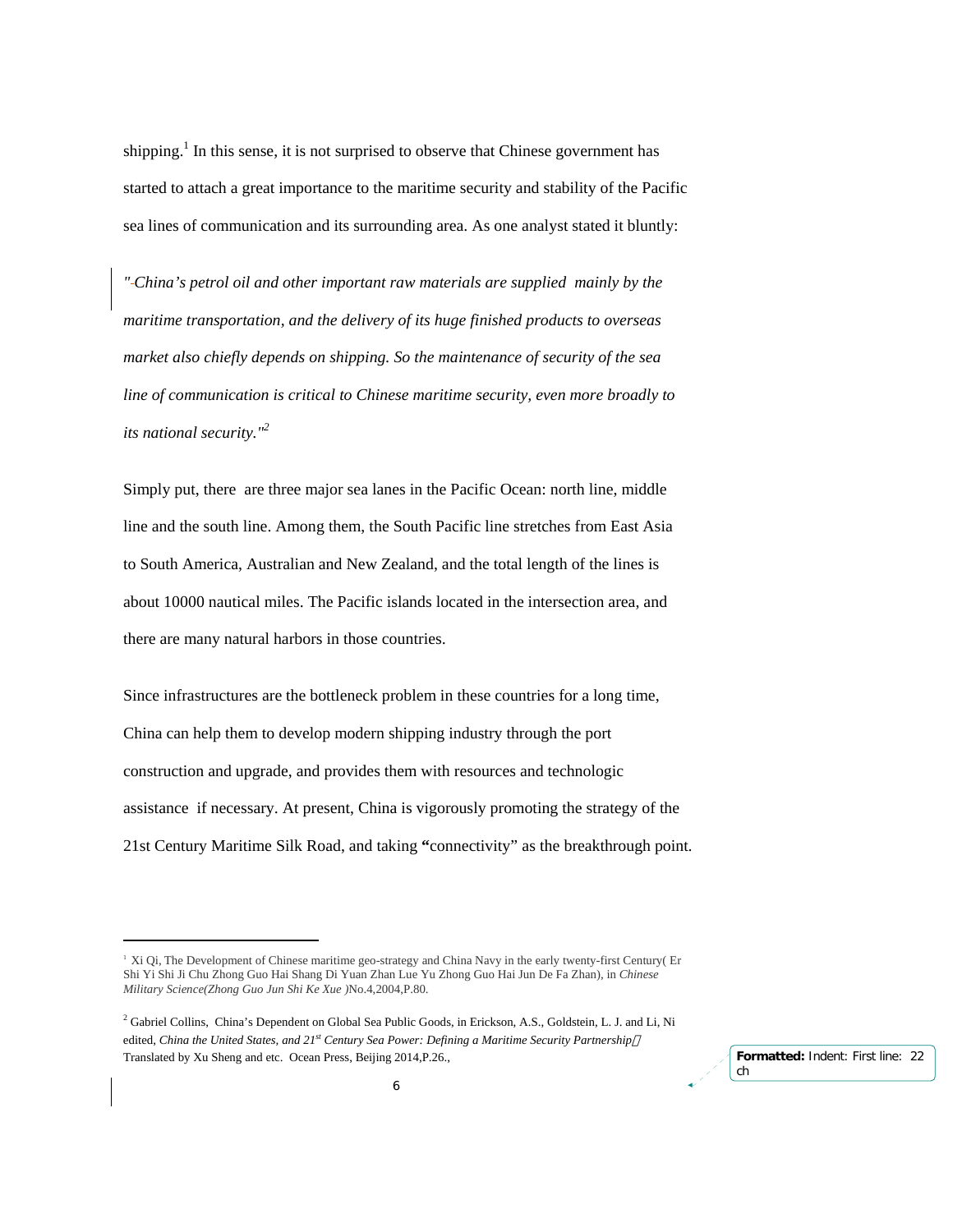Oceania region has been regarded as the natural extension of the new silk road and given great importance by Chinese government.



Meanwhile, Pacific islands are also the important transfer and supply stations for the Chinese scientific expedition ships to Antarctic. As far as we know, China has undertaken a series of Antarctic scientific expeditions since 1984, with an attempt to study the potentiality of peaceful utilization of the Antarctic. In so doing, China has successfully built four scientific expedition stations- including the Great Wall, *Zhongshan, Taishan, KunLun*. Currently, Chinese Antarctic scientific expedition ships often sailed through the sea lanes around the South Pacific islands. With the possible development of Antarctic tourism lines, South Pacific islands can also serve as a halfway station for goods. To sum up, it is beneficial for China to advance further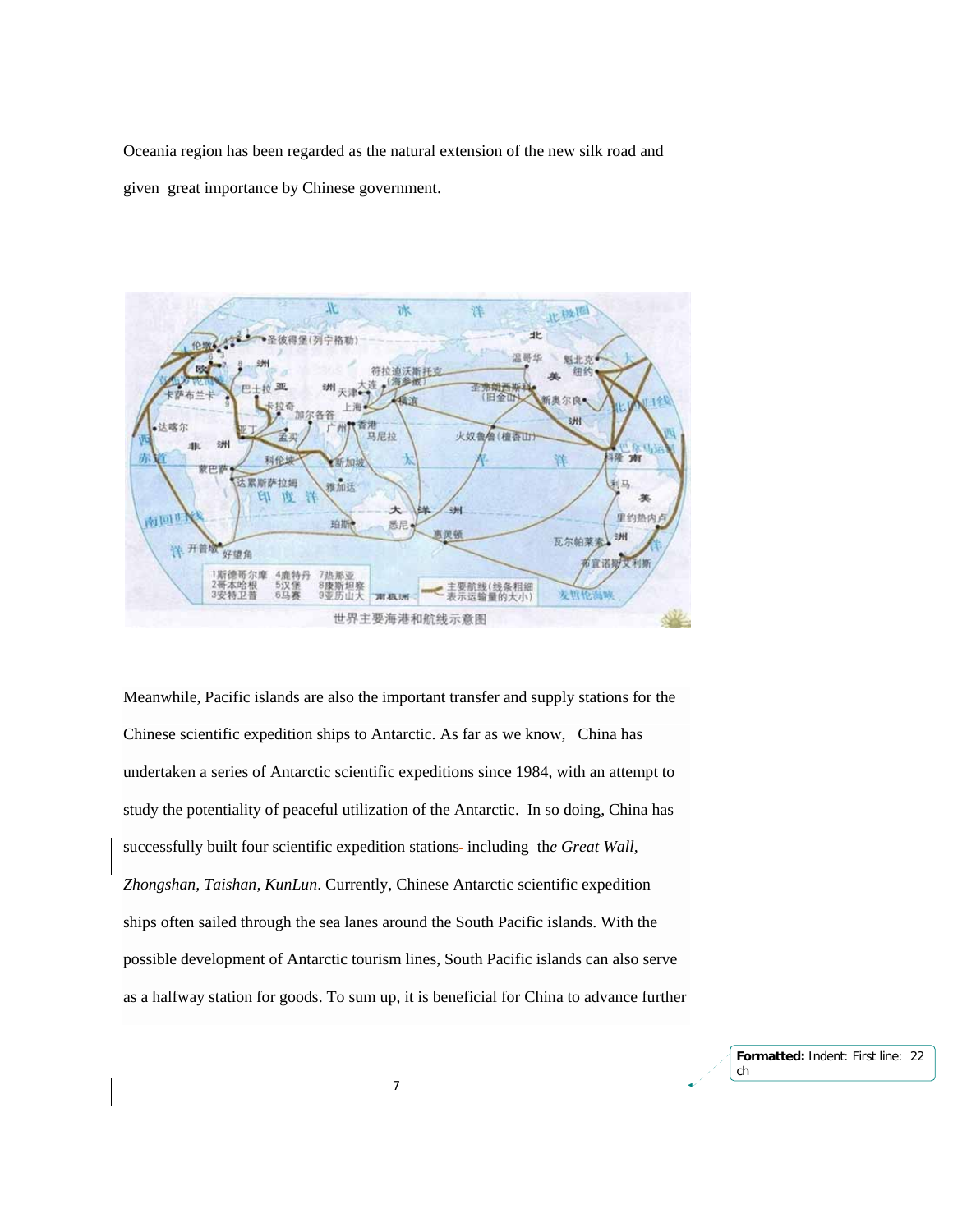cooperation with Pacific island countries in this regard. As one Chinese scholar suggested:

*"As long as China and South Pacific island countries have established good relationships, it will bring about mutual benefits to both parts. If China build some observation bases or transform stations, not only it can significantly reduce the field of aerospace, marine, oil and gas exploration costs, but also enhance space technology development."1*



<sup>1</sup> Xie Xiao Jun, Prime Minister Wen's trip to South Pacific Wen Zong Li De Nan Tai Ping Yang Zhi Xing, the Aged (Lao Nian Ren), No5,2005,P.8-9.

-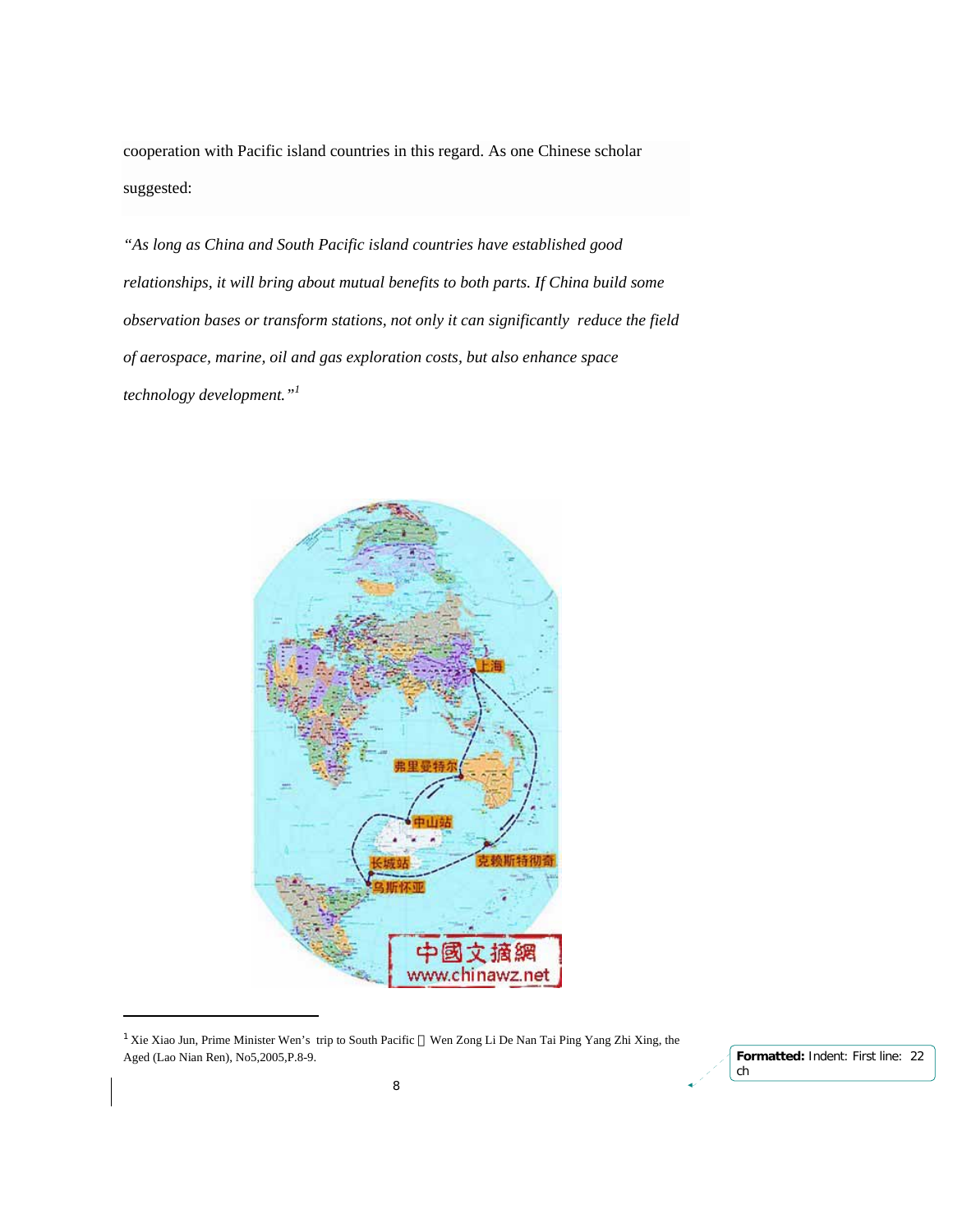In short, the Pacific island countries are important strategic pivots for the future development of China maritime transportation and navigation.

#### **The Pacific islands and China's maritime defense strategy**

 Along with the expansion of China's overseas interests due to its deeper engagement with the international economy, China has sought to boost its maritime power in order to safeguard its interests if necessary. In so doing, China has already paid a special attention to the Pacific maritime defense strategy. Simply put, China's maritime strategic priorities now and the future can be summarized as: safeguarding national sovereignty, protecting the marine rights and interests, maintaining the security of sea lanes, establishing a stable relationship of great powers and marine order. For these purposes, China is dedicated to building a powerful blue water navy.

From the geographic and strategic vantages, as a big country on the Pacific Rim, China has developed its strategic orientation towards the Pacific Ocean. Its dedication towards a strong maritime power is logical, though it is traditionally earthbound in history.<sup>1</sup> However, China's strategic activity of moving towards the Pacific Ocean has been stymied by the invisible hands from the alliance of the United States, Japan and Australia. Since the early stage of Cold War, the U.S. had constructed three "C" type of Pacific island chain networks against the Soviet Union and P.R. China. Among them, the second island chain is also called the Southwest Pacific Network of which Guam serves as the center of the Micronesia base group, extending from the

-

<sup>1</sup> John K. Fairbank, "China's Foreign Policy in Historical Perspective," *Foreign Affairs* 47, no. 3 (April 1969): 449-63.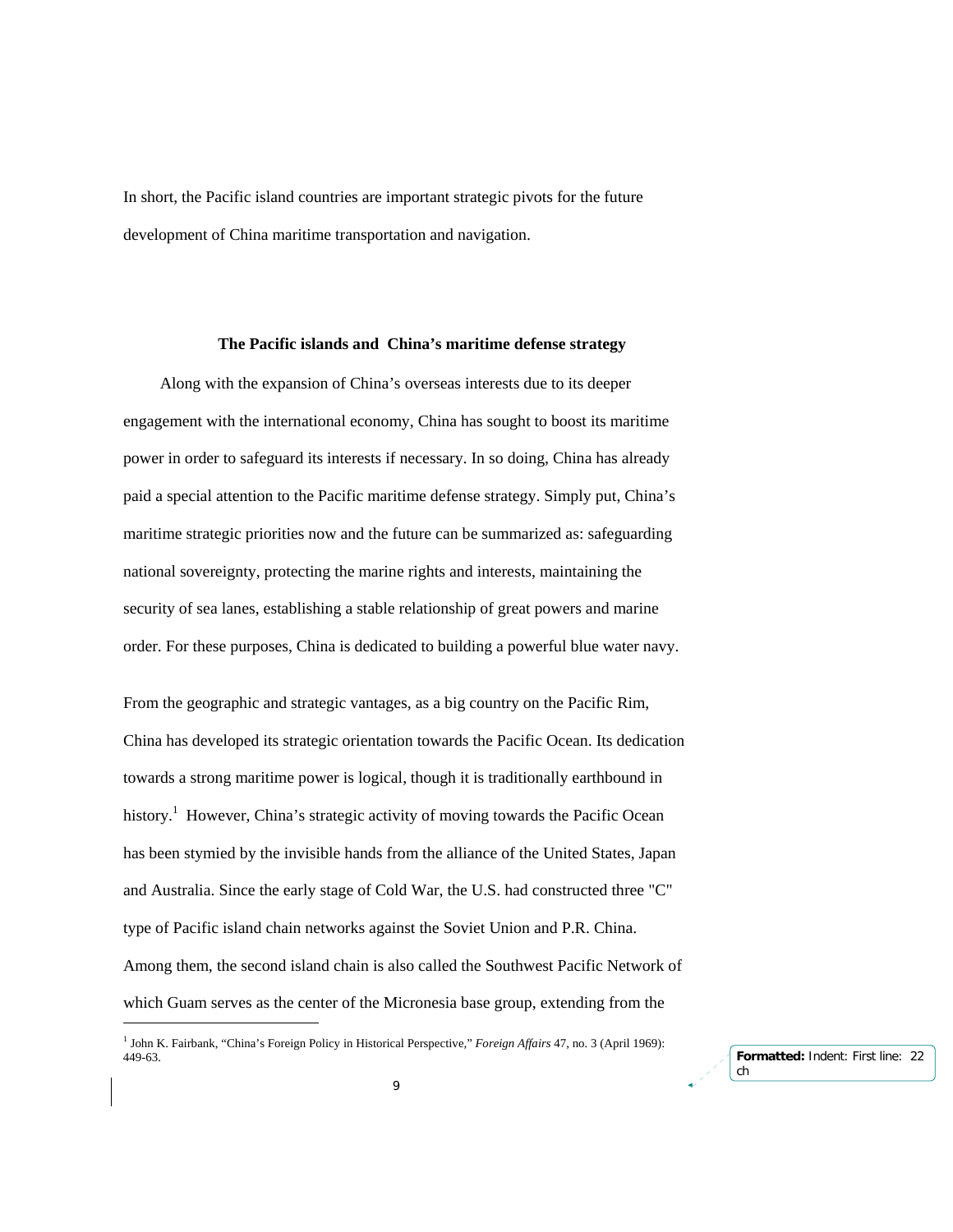Guam to Micronesia islands, New Zealand, Australia. As a result, an arc base has come into being, of which the Tasman Sea, the Coral Sea, the Arafura Sea and other important waters are under tight control by the US-led alliance. It plays a crucial role in enabling US to carry out a containment and deterrence strategy against Soviet Union and P.R. China. Although Soviet Union has been sidelined by the history, this "C" type defensive network remains active as China has still been considered as a potential threat therein.

Against this background, China's maritime strategic thinking comes down to its "coastal defense" in the first island chain and the surrounding areas including the Yellow Sea, East China Sea and South China Sea. However, China's modernization of PLAN and its ambitious strategic of building a real blue water navy for "offshore active defense" indeed requires it to achieve substantial breaking-through in undermining the US-led defensive network in the second island chain.<sup>1</sup> Its maritime great power dream will not be come true if the second island chain remain intact.



<sup>&</sup>lt;sup>1</sup> David Bennett, "China's Offshore Active Defense and the People's Liberation Army Navy," *Global Security Studies* 1, no. 1 (2010): 126-41.

-

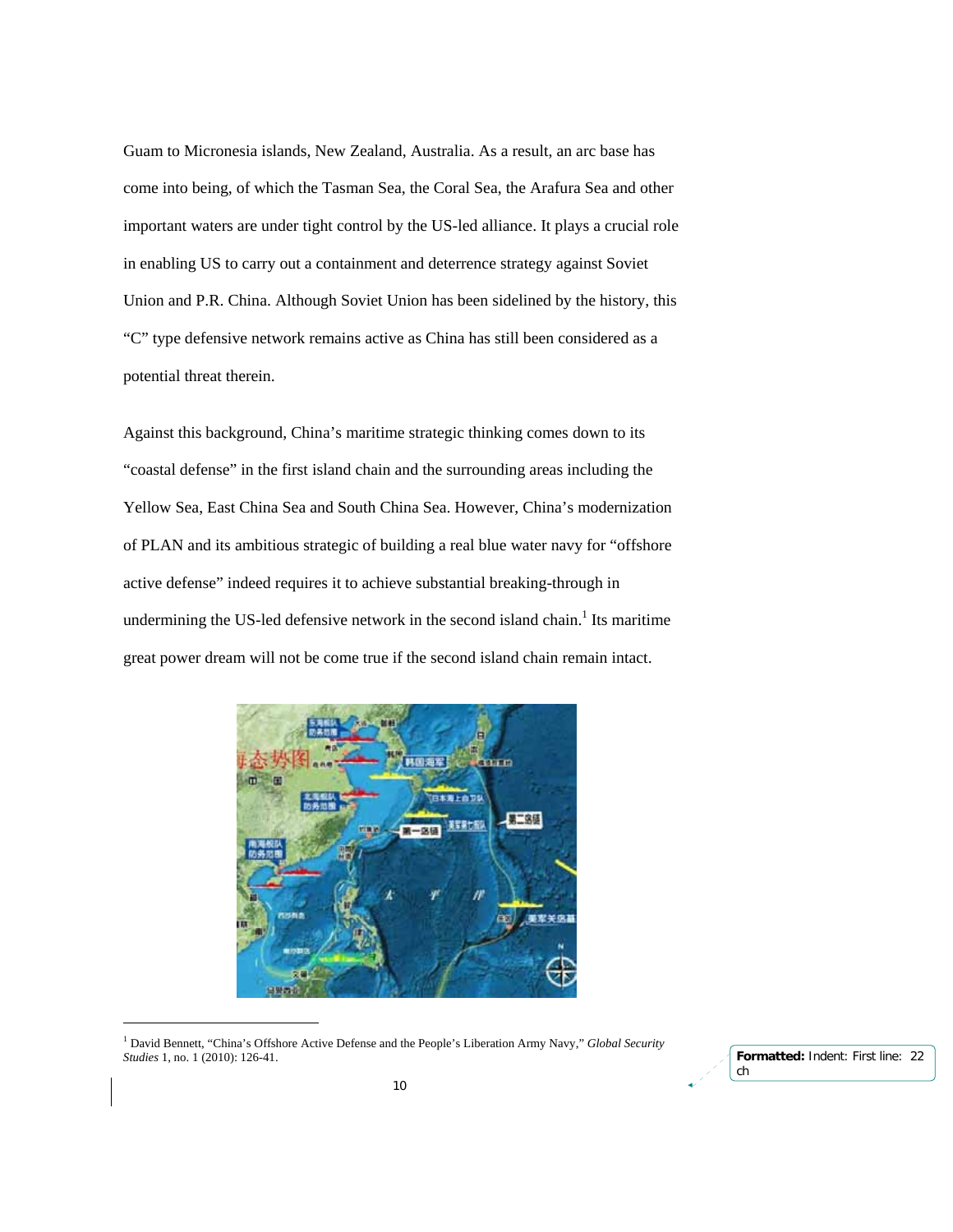

The First and Second Island Chains. PBC m ut af

As showed in the map, some of the Pacific island countries are located in the second and third chain, and thus have important strategic position in Chinese defense strategy One Chinese analyst noted:

*In the Pacific Ocean, this area (Pacific island countries) crisscrossed two strategic channels — from eastern to northern, from south to north, it has therefore always been a strategic location where the fierce competition of various marine powers doomed.1*

Given that China's strategic orientation towards the Pacific Ocean is clear-cut, the US government, as a result, continued to strengthen its presence in this region and reemphasized America as a "Pacific power".<sup>2</sup> This kind of statement carries with an important implication during the period of escalating maritime disputes in the South China Sea and East China Sea. That is, US will not turn a blind eye to China's recent

-

<sup>&</sup>lt;sup>1</sup> Xie Xiao Jun, Prime Minister Wen's trip to South Pacific Wen Zong Li De Nan Tai Ping Yang Zhi Xing, the Aged (Lao Nian Ren), No5,2005,P.8.

<sup>2</sup> "US defence Secretary: 'We are a Pacific Power, We Aren't Going Anywhere," *The Guardian*, 11 August, 2011, at http://www.theguardian.com/world/2014/aug/11/us-defence-secretary-we-are-a-pacific-power-we-arent-goinganywhere; Hillary Clinton, "America's Pacific Century," *Foreign Policy*, November 2011, at http://www.foreignpolicy.com/articles/2011/10/11/americas\_pacific\_century.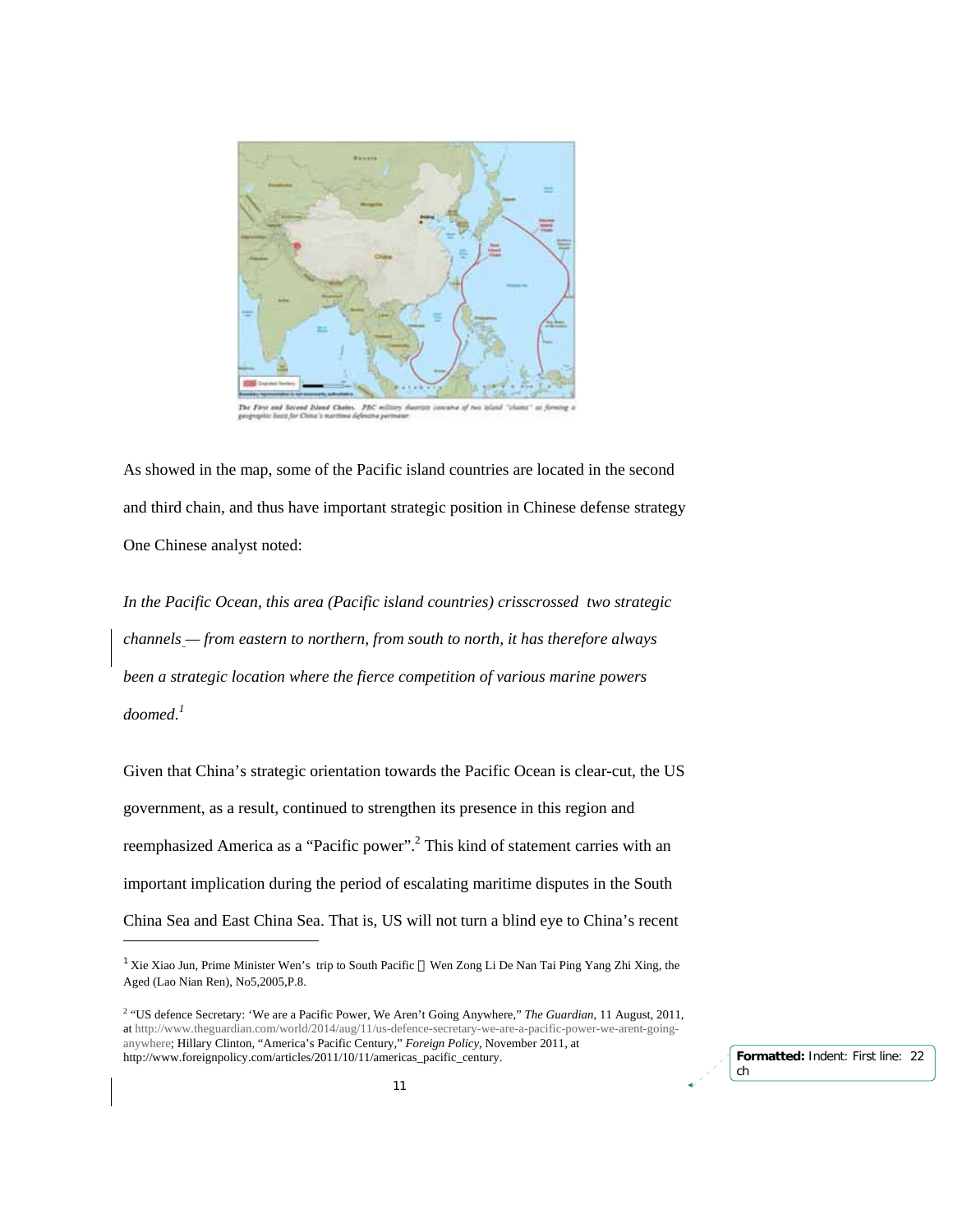assertiveness, and then develop a predilection to constrain China's rising influence in this region, as the argument goes.<sup>1</sup> In so doing, USA will further strengthen the military presence in the Pacific region, of which the Pacific island countries in particular have been regarded as the strategic backyard of USA. In order to prevent the infiltration by the external force, America implementation of "denial" strategy in the Pacific islands region. $<sup>2</sup>$  Some Western scholars even speculated that China's rise</sup> will eventually replace the US as the protector for these small island countries. So much so that, Sino-US competition is unavoidable in this region ultimately.<sup>3</sup>

The strategic competition between China and the US, if it indeed emerges in the future, may not necessarily turn into a zero-sum game. Therefore, the Pacific island countries do not have to choose either China or US. Some even argued that it is inappropriate and counterproductive to speculate the great-power rivalry in this region.<sup>4</sup> After all, China's grand strategic thinking is increasingly in favor with "defensive realism" which focuses on the top priority of national security rather than the relentless pursuit of power as the offensive realism suggests.<sup>5</sup> True, national interests mentioned above are major concerns of Chinese government now and the near future, but it does not necessarily mean that China cannot accommodate its

<sup>&</sup>lt;sup>1</sup> Robert Ross, "Chinese Nationalism and Its Discontents", The National Interest, no. 116 (November/December 2011); Hugh White, "The Obama Doctrine," *The Wall Street Journal*, November 25, 2011;

<sup>&</sup>lt;sup>2</sup> Statements of Derek Mitchell, Principle of Deputy Assistant Secretary of Defense, Asian and Pacific Security Affairs, Submitted to the House of Foreign Affairs Committee, Subcommittee on Asia, the Pacific and Global Environment, September 29, 2010.

<sup>3</sup> Betel Vintner, The South Pacific, China's New Frontier, in Anne-Marie Brady edited, *Looking North, Looking South, China, Taiwan and the South Pacific,* World Scientific publishing Co.2010,P. 30.

<sup>4</sup> Jenny Hayward-Jones, *Big Enough for All of Us: Geo-strategic Competition in the Pacific Islands* (NSW: Lowy Institute, 2014).

<sup>5</sup> Tang Shiping, "From Offensive to Defensive Realism," in Robert S. Ross and Zhu Feng eds., *China's Ascent: Power, Security, and Future of International Politics* (Ithaca and London: Cornell University Press): 141-162.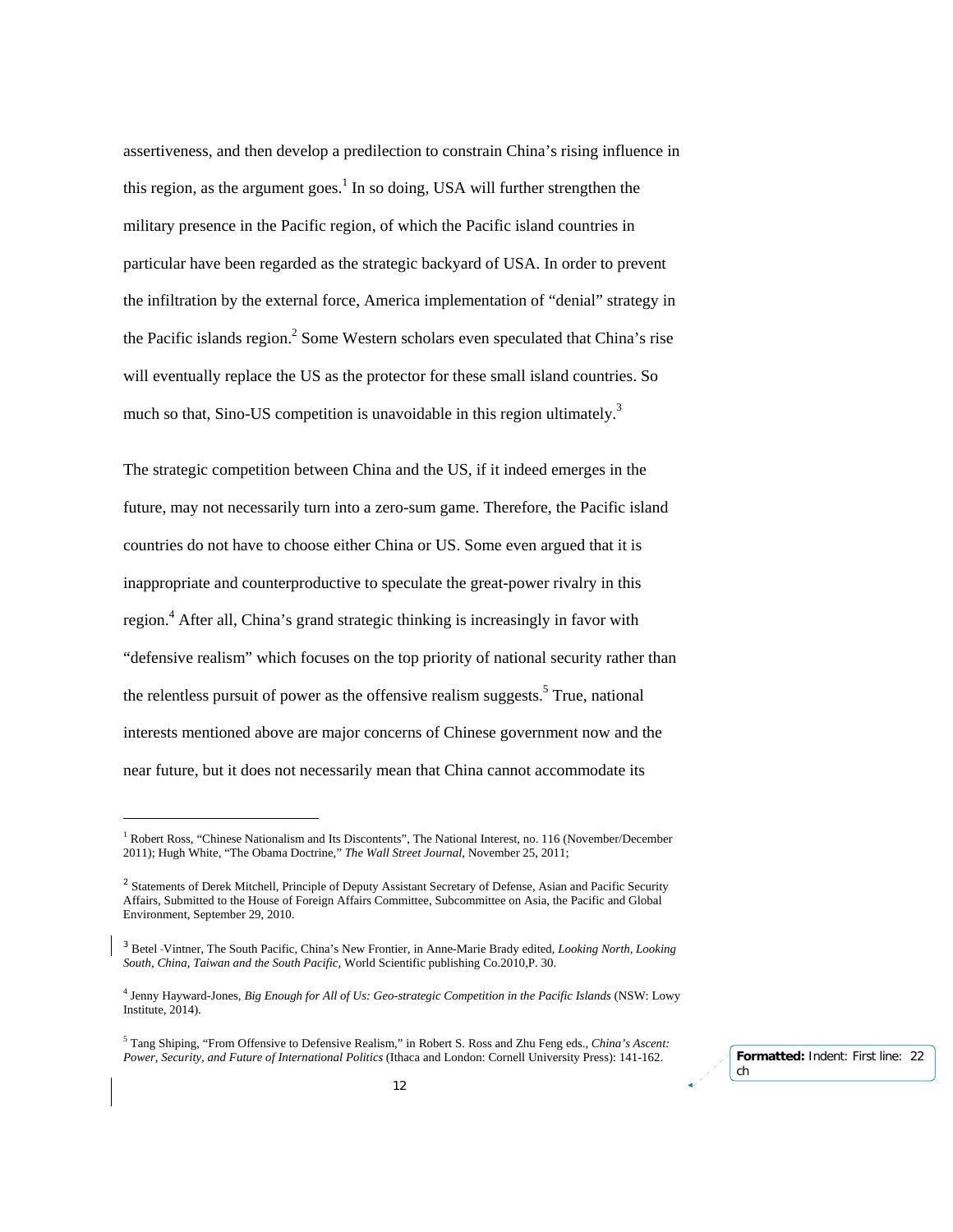position and pay no attention to the mutual benefits subsequent to the strategic cooperation with the US and/or the Pacific island countries. That is why analysts argued that there has emerged a "soft" rather than "hard" balance of power behavior in the South Pacific currently and it may remain unchanged for the foreseeable  $f$ uture. $1$ 

## **The Pacific islands countries and China's peaceful reunification**

Obviously, the peaceful unification of China is an indispensable part of Chinese dream as announced by the top Chinese leadership.<sup>2</sup> The Taiwan issue has been the biggest challenge in China's internal and foreign affairs. For a long time, both sides of China and Taiwanese government were at pains to contend with each other for international diplomatic recognitions, which cost both of them considerable resources and energy. In short, seen from the perspectives of geopolitics and the national reputation, the Taiwanese issue has become the stumbling block against China's rejuvenation.

Since most of the Pacific island countries are small, underdeveloped and recently independent, it paves a unique way for the Taiwanese authority to carry out the chequebook diplomacy, namely, to provide economic aid for the exchange of their diplomatic recognition. Within the current 22 "diplomatic allies" of Taiwan, 6 of them are from Pacific island countries, they are Salomon islands, Nauru, Kiribati,

<sup>1</sup> Marc Lanteigne, "Water Dragon? China, Power Shifts and Soft Balancing in the South Pacific," *Political Science*  64, no. 21 (2012): 21-38.

<sup>2</sup> David Gosset, "China Dream Over the Taiwan Strait", *The Huffington Post*, 17 February 2014, at http://www.huffingtonpost.com/david-gosset/china-dream-over-the-taiwan-strait\_b\_4771628.html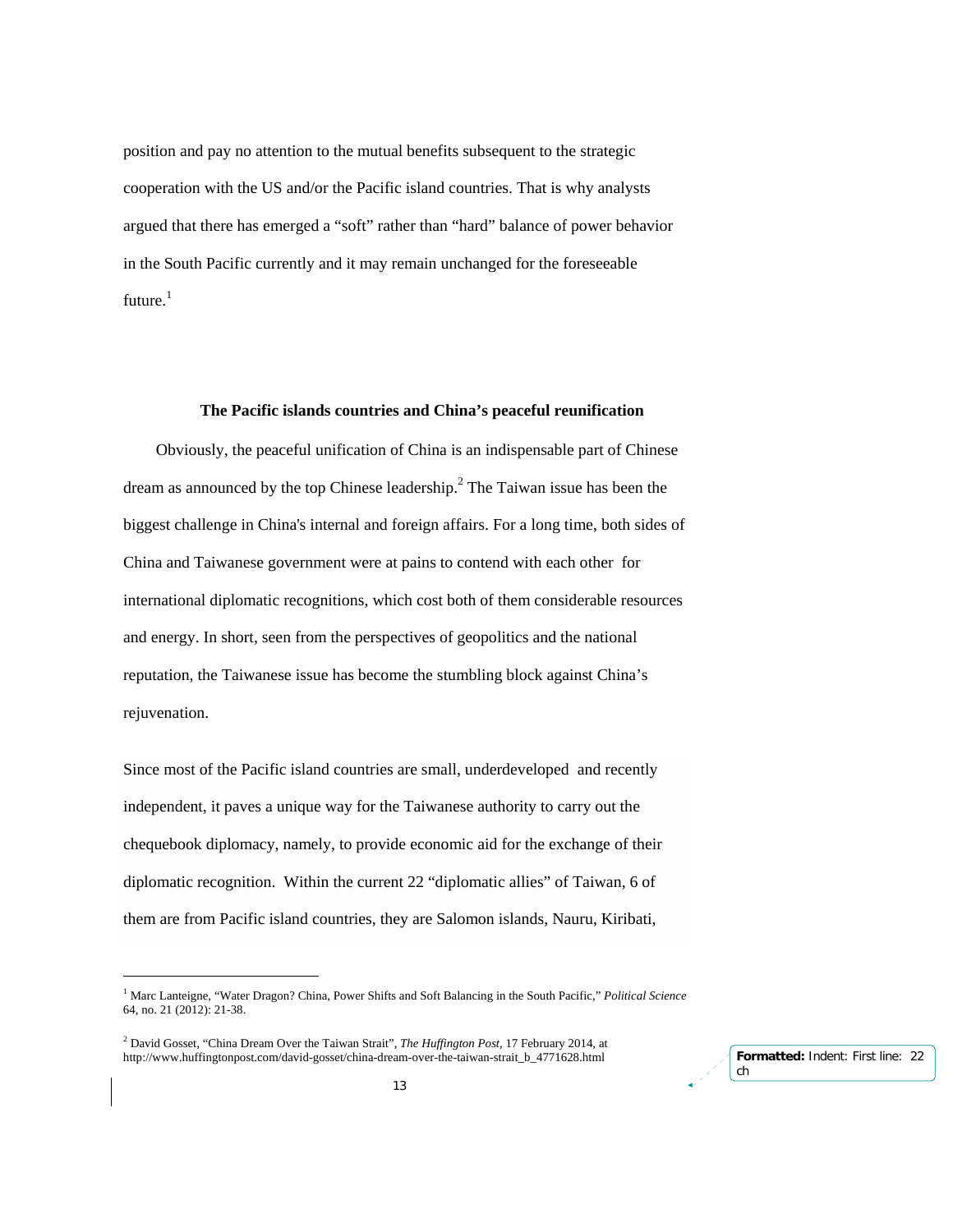Marshall Islands, Palau, Tuvalu. The Taiwanese authority has indeed placed a high premium on the Pacific island countries for its diplomacy. As one local Taiwan scholar concluded:

*"Although Taiwan is far away from those countries in the South Pacific, they are highly important for the Taiwanese authority in three levels: diplomatic relations concentration of Taiwan; bolstering up for the America strategic dominance in the Asia Pacific; as well as improving Taiwan's strategy posture in East Asia. Therefore, we (Taiwan) can not underestimate the importance of those countries in the south Pacific". 1*

In order to secure the "diplomatic relations" with the Pacific island countries, Taiwanese authority has continuously strengthened its influence in these countries through political, economic and cultural investment. in terms of political investment, Taiwanese authority has carried out the "visiting diplomacy", "summit diplomacy", and "transit diplomacy" and so on. Meanwhile, Taiwanese government has increased economic aids to those countries with an attempt to win the strong supports from those top ranking officials in the Pacific. Culturally, Taiwanese authority has touted the cultural similarity between the aboriginal peoples in Taiwan and the islanders. More importantly, Taiwanese authority has made concerted effort with the US in order to retard the rising stature of China in this region.

The diplomatic tug of war between PRC and the Taiwanese authority in the south Pacific has been at play for a long run. According to Yang Jian, "the reality is that for many years until recently to compete with Taiwan diplomatically was perhaps the

-

<sup>&</sup>lt;sup>1</sup> I-Chung Lai, Taiwan's South Pacific Strategy, *Taiwan international Studies Quarterly(Taiwan Guo Ji Yan Jiu Ji Kan),* Vol.3,No.3, Autumn 2007,P.147.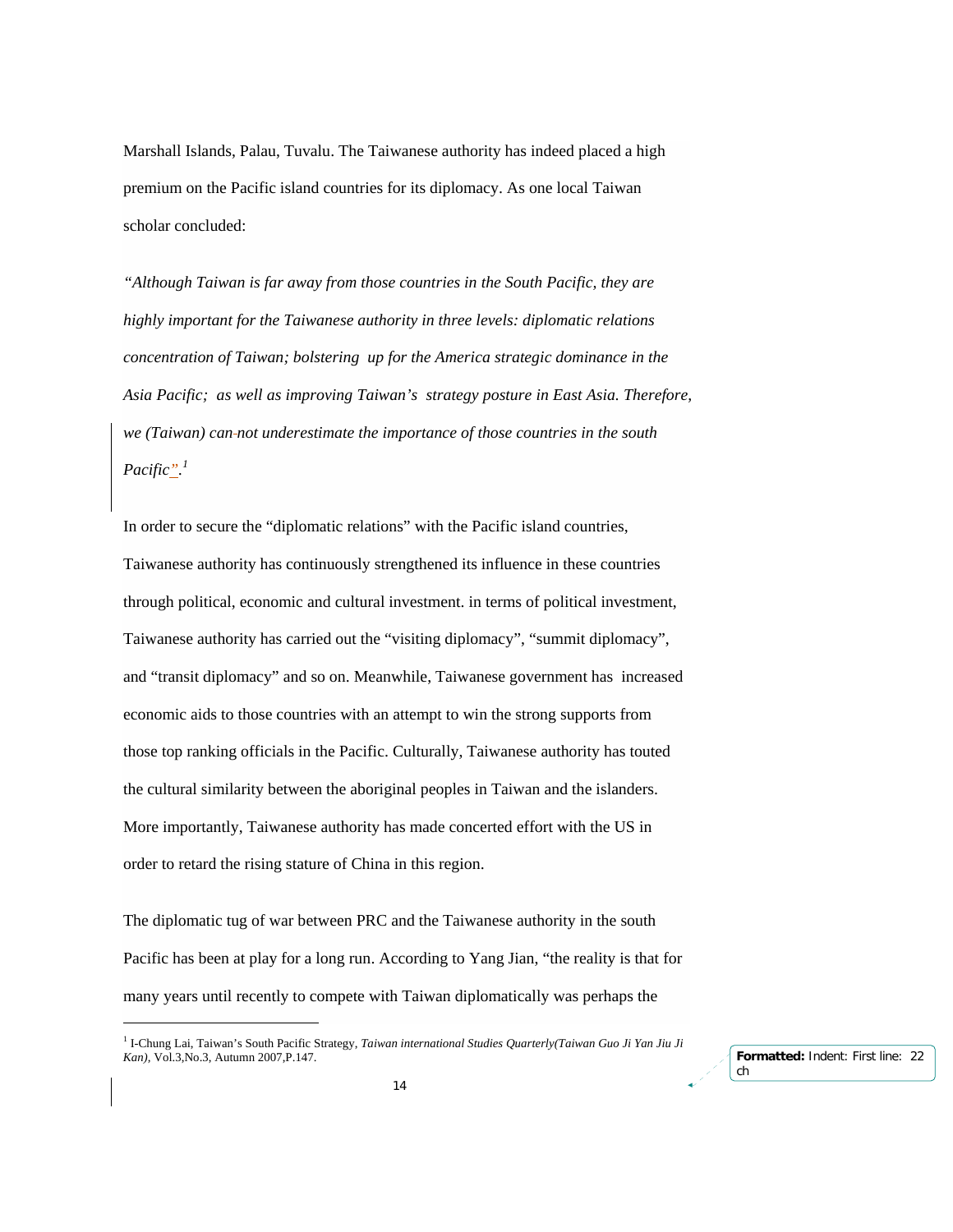most important factor for China's growing involvement in the South Pacific."<sup>1</sup> During the late 1980s and early 1990s in particular, when China's had experienced serious domestic political turmoil, the Taiwanese regime attempted to advantage this golden opportunity to sabotage the normal relationships between China and some of the Pacific island countries. This serious challenge thus ensued in the south Pacific islands.<sup>2</sup> China's diplomatic relations with the Pacific island countries hence suffered setbacks.

As times went on, China's remarkable economic growth and its returning to the stable political situation has indeed paved a way for China to consolidate and develop friendly relations with the Pacific island countries strictly in accordance with the "One China" policy. At present, there are eight Pacific island countries which have formal diplomatic relations with mainland China, slightly more than that of Taiwan. However, China's economic relations with the Pacific island countries grew fast recently, the total volume of trade between mainland China and the Pacific island countries had greatly exceed those of Taiwan. In terms of foreign aids, China has become the top number three aid donors to the Pacific island countries only behind Australian and New Zealand.<sup>3</sup> Moreover, China is the full dialogue partner countries of the Oceania regional organizations the Pacific Islands Forum and the Pacific community. It seems that China has got the upper hand hitherto.

Century, *Blue Book of Oceania 2013-2014,* Social Science Academic Press, Beijing 2014.

-

<sup>&</sup>lt;sup>1</sup> Jian Yang, *The Pacific Islands in China's Grand Strategy: Small States, Big Games Palgrave Macmillan, New* York 2011,P.51.

<sup>&</sup>lt;sup>2</sup> Xi Ming Yuan, *My diplomatic Mission in the South Pacific (Yi Ren San Shi Feng Yu Ji)*, Xin Hua Press, Beijing, 2009,P.38.

 $3$  Yu Chang Sen, Chinese Economic Diplomacy toward the Oceania Island States in the first Decade of  $21<sup>st</sup>$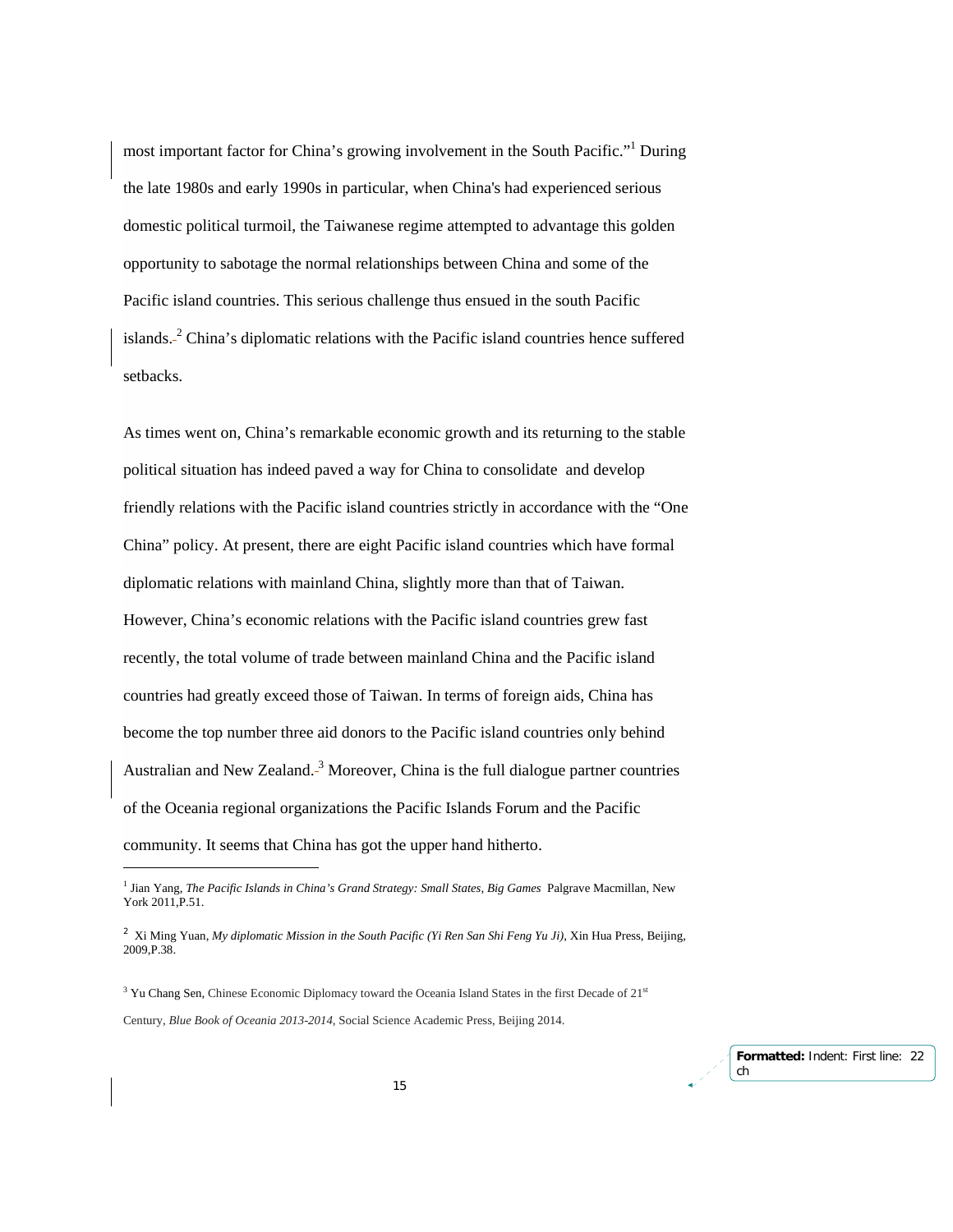Not until the 2008 the Kuomintang candidate Ma Ying-Jeou was elected as leader of Taiwan, did the "diplomatic truce" indeed emerge as a consequence. That is, the longstanding diplomatic contention in this region was temporarily suspended. However, such a hard-won *modus Vivendi* might be reversed as long as the peaceful unification remains a challenge. Presumably, Taiwan will continue to utilize its diplomatic leverages at those island countries and expand its "international space", even strive for the formal membership in the United Nations and other international organizations. Specifically, Taiwan's "chequebook diplomacy" and "democratic values diplomacy" remains attractive in the South Pacific region. Therefore, the sophisticated diplomacy used by the Taiwanese government towards Pacific island countries may continue to pose a big strategic challenge to mainland China's foreign policy in this regard.

### **The Pacific island and China's soft balancing strategy**

Among the 14 Pacific Islands sovereign countries, 12 of them are UN member states. In addition, there are about a dozen of territories which subject to American and French jurisdiction. In the future, if some of these territories can achieve independence and join in the UN as formal members, the influence of the Pacific islands will nominally increase. There is considerable number of Chinese diasporas scattered in those islands, with the total population is about 80,000, according to 2007 statistics, which accounting for about 1% of -the local population.<sup>1</sup> Though lots of Chinese people had inter-marriage with the local people, and have deeply integrated into local society. Their Chinese descents and the close linkage to both Chinese and

-

<sup>1</sup> Ron Crocombe, *Asian in the Pacific Islands, Replacing the West*,(Suva,2007)Pp.93-7.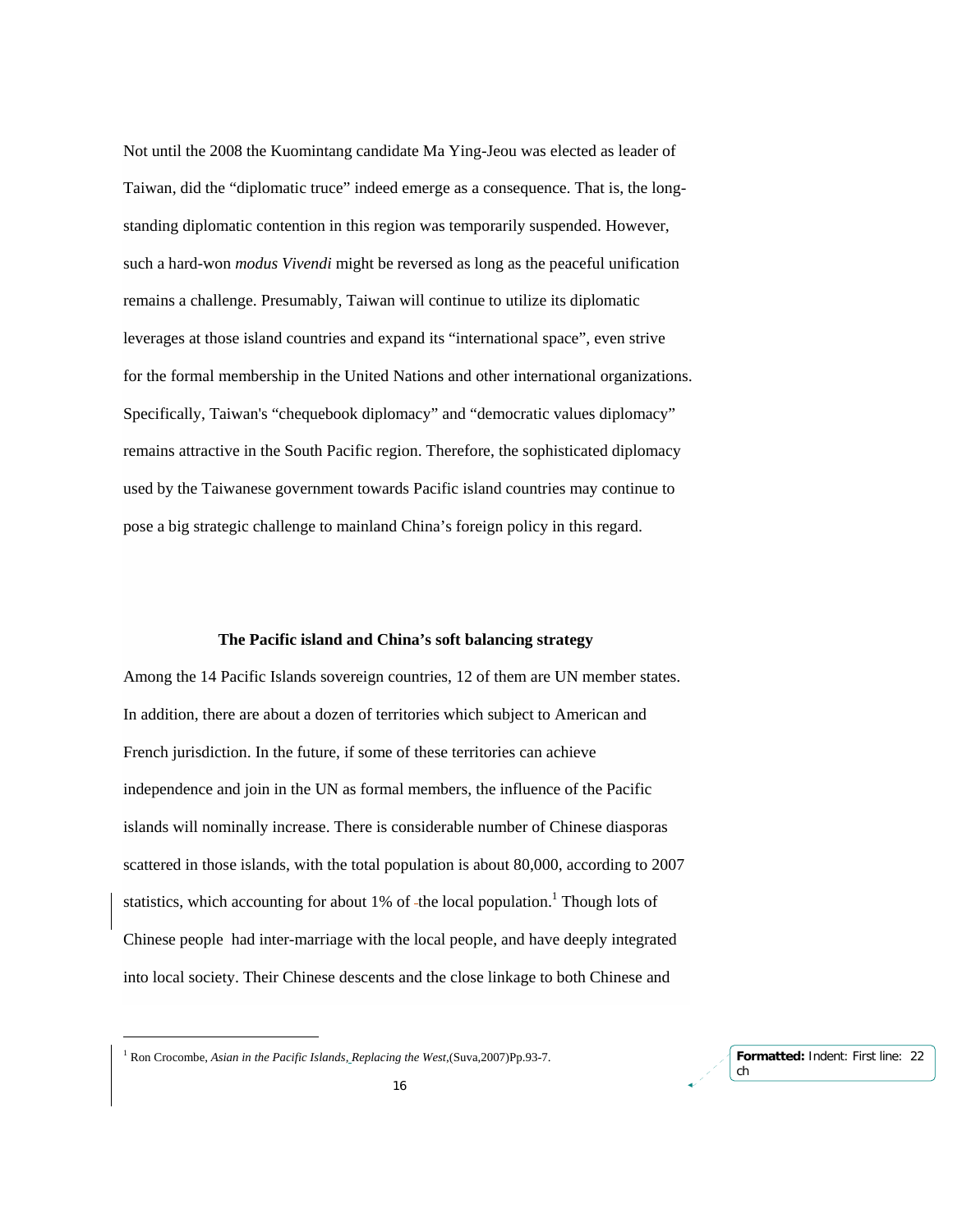local culture, can serve as a bridge to further the promotion of friendly relations between China and the Pacific island countries.

Recently, China has invested in various infrastructure projects for the Pacific island countries through foreign developing aids. According to "China's Foreign Affairs" white paper records, from 2000 to 2012, Chinese government has offered about 30 major projects to six diplomatic Pacific island countries – Papua New Guinea, Fiji, Micronesia, Samoa, Tonga and Vanuatu. It includes the construction of government official buildings, e-government networks, and the infrastructural construction such as highways, bridges, and hydropower station and sea embankment. Also, Chinese government also offered a large number of free aid and grants to those islands countries in the forms of human resources training, cultural communication, medical and health cares and emergency aids and so on.<sup>1</sup> More importantly, Chinese foreign aids generally are free of political conditions attached, which made both political elites and the general publics can enjoy the benefits provided by China, and lay a strong foundation for the mutual beneficial relationship between China and the Pacific island countries as a result.

In the future, according to the sophisticated mobilization of economic leverages, and the deep understanding of the real demands, as well as the full respect of the concerns of local people, China may ensure the sustainable development of island countries. Such as showed the concept of "green innovation and win-win cooperation" proposed as in the second China- Pacific island countries economic development and cooperation forum hold in November 2013 Guangzhou, China. China is working hard

<sup>&</sup>lt;sup>1</sup> Yu Chang Sen, Chinese Economic Diplomacy toward the Oceania Island States in the first Decade of  $21<sup>st</sup>$ Century, *Blue Book of Oceania 2013-2014,* Social Science Academic Press, Beijing 2014.P.20-25.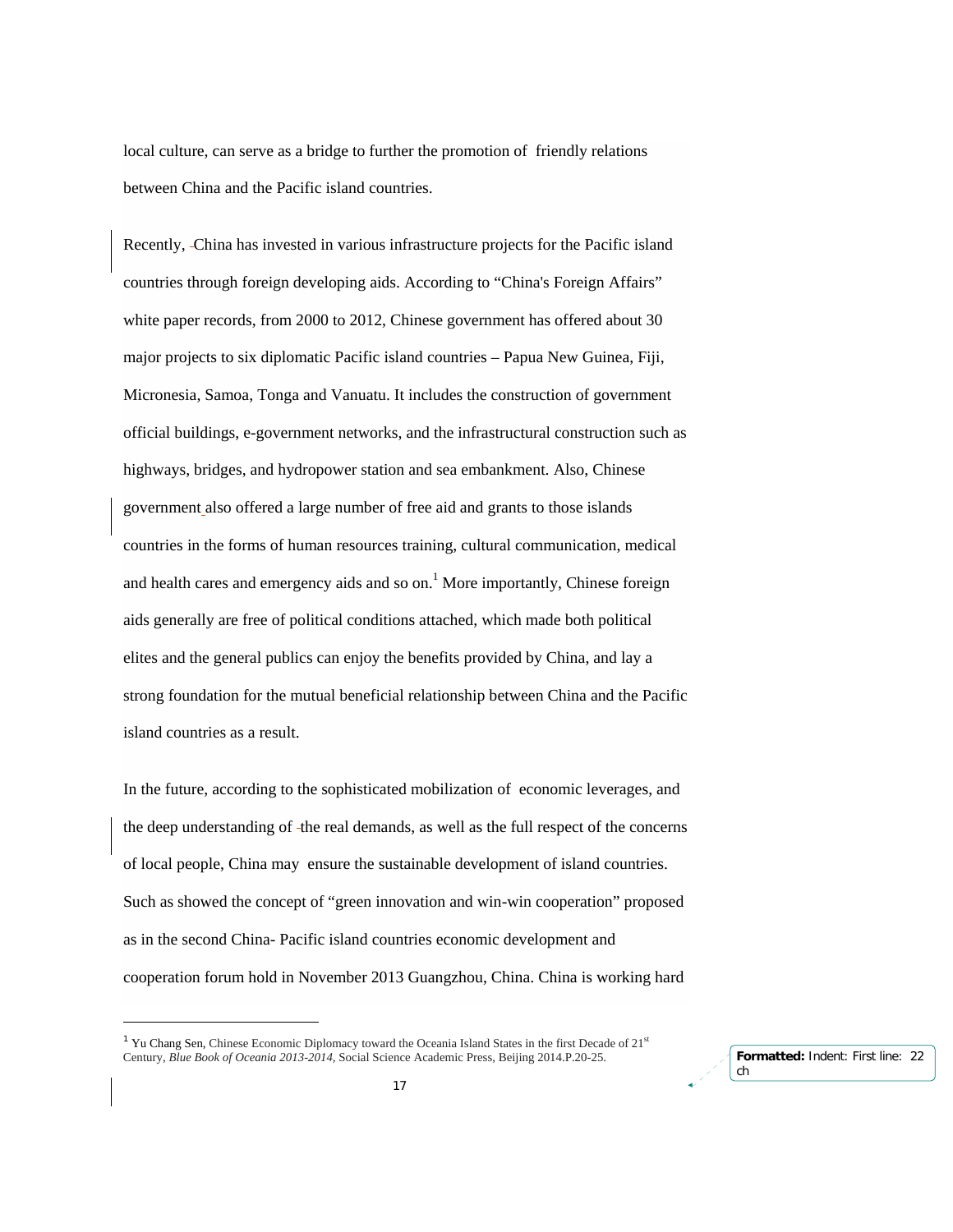together with the international community to tackle poverty and low development problem of the Pacific island region.

Meanwhile, China can draw on its rising soft power through the Confucius Institute and the other public diplomacy to cultivate the local elites' and the public opinion, and shape a good image of China in this region. As one scholar observed:

*China's public diplomacy can "shape the (favorable) image of China as a peaceful and responsible country which honors the equality of sovereignty regardless of either it being a big or small countries, which therefore may enhance the mutual understanding and trust in the South Pacific."1*

In fact, China's economic aids and public diplomacy indeed produced positive returns. Many Pacific island countries publicly started to "look north"<sup>2</sup> and looked forward to the "dragon's hug"<sup>3</sup>, and more importantly, expressed their willingness to further strengthen the bilateral relationship with China as a key component of their diplomatic strategy and national policy. Many island leaders decided to visit Beijing as their first foreign trip destinations. This positive trend becomes obvious especially in 2014 when Chinese president Xi Jinping visited Fiji, and held group meeting with the Pacific leaders. While staying in Nadi, Fiji, president Xi Jinping announced a new

<sup>&</sup>lt;sup>1</sup> Li De Fang, The Public Diplomacy Practice of China in the South Pacific Island Countries( Zhong Guo Kai Zhan Tai Ping Yang Dao Guo Gong Gong Wai Jiao De Dong Yin Ji Xian Zhuang Ping Xi),*Pacific Journal*, No11,2014,P.33.

<sup>2</sup> Ron Crocombe, The Software of China-Pacific Relations, in Anne-Marie Brady edited, *Looking North, Looking South, China, Taiwan and the South Pacific,* World Scientific publishing Co. Singapore, 2010.PP.35-38.

<sup>3</sup> Dragon's hug, *Fiji Times,*23November 2014,P.1.